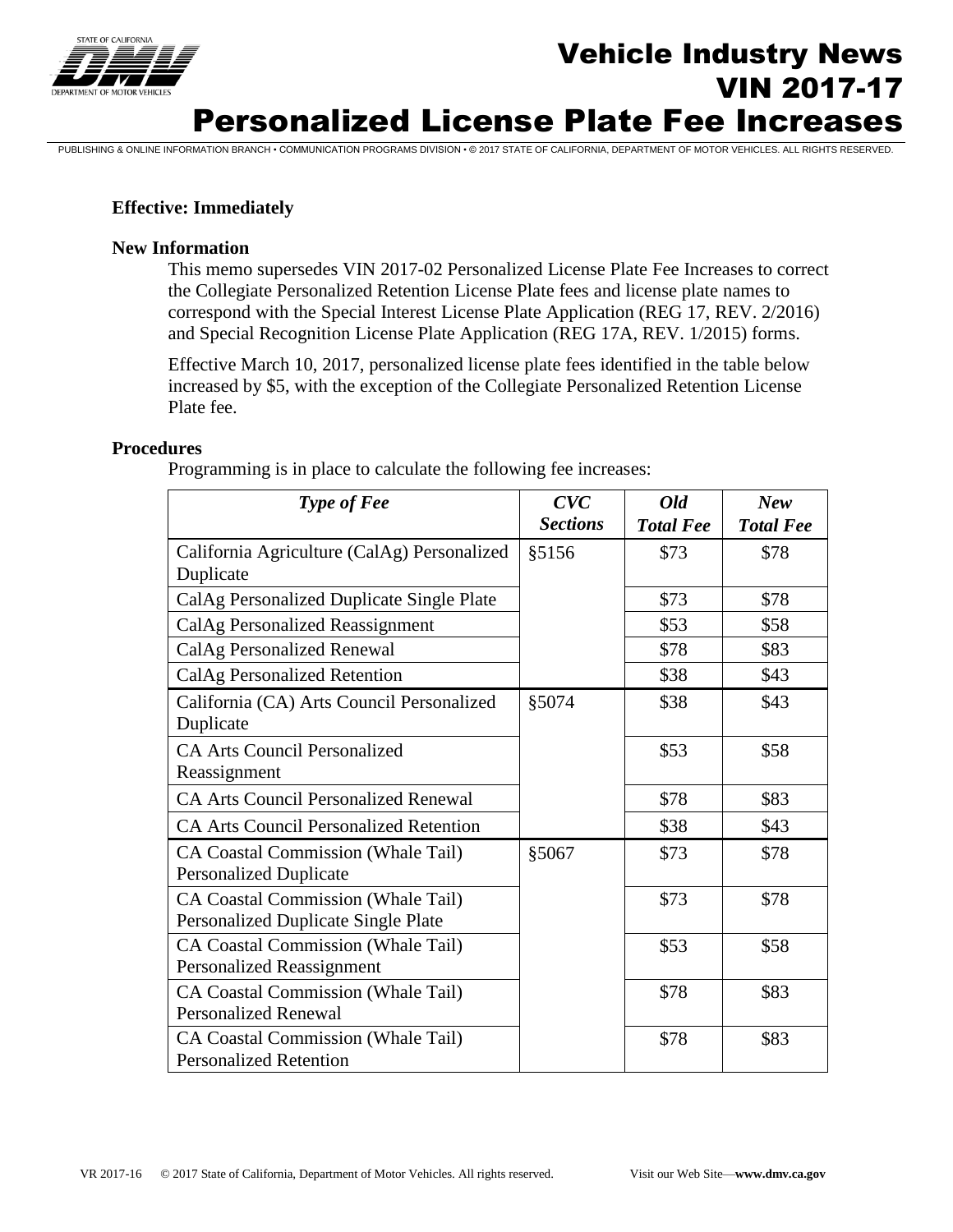## VIN 2017–17

### Page 2 of 4

| Type of Fee                                                       | CVC             | Old              | <b>New</b>       |
|-------------------------------------------------------------------|-----------------|------------------|------------------|
|                                                                   | <b>Sections</b> | <b>Total Fee</b> | <b>Total Fee</b> |
| <b>CA Firefighter Personalized Duplicate</b>                      | §5101.2         | \$73             | \$78             |
| <b>CA Firefighter Personalized Duplicate</b>                      |                 | \$73             | \$78             |
| Single Plate                                                      |                 |                  |                  |
| <b>CA Firefighter Personalized Reassignment</b>                   |                 | \$53             | \$58             |
| CA Firefighter Personalized Renewal                               |                 | \$73             | \$78             |
| CA Firefighter Personalized Retention                             |                 | \$38             | \$43             |
| <b>CA Memorial Personalized Duplicate Single</b>                  | §5066           | \$73             | \$78             |
| <b>CA Memorial Personalized Duplicate Single</b><br>Plate         |                 | \$73             | \$78             |
| <b>CA Memorial Personalized Reassignment</b>                      |                 | \$53             | \$58             |
| <b>CA Memorial Personalized Renewal</b>                           |                 | \$78             | \$83             |
| <b>CA Memorial Personalized Retention</b>                         |                 | \$78             | \$83             |
| CA Museums (Snoopy) Personalized<br>Duplicate                     | \$5156          | \$73             | \$78             |
| CA Museums (Snoopy) Personalized<br><b>Duplicate Single Plate</b> |                 | \$73             | \$78             |
| CA Museums (Snoopy) Personalized<br>Reassignment                  |                 | \$53             | \$58             |
| CA Museums (Snoopy) Personalized<br>Renewal                       |                 | \$78             | \$83             |
| CA Museums (Snoopy) Personalized<br>Retention                     |                 | \$38             | \$43             |
| <b>Collegiate Personalized Duplicate</b>                          | §5024           | \$73             | \$78             |
| <b>Collegiate Personalized Duplicate Single</b><br>Plate          |                 | \$73             | \$78             |
| <b>Collegiate Personalized Reassignment</b>                       |                 | \$53             | \$58             |
| <b>Collegiate Personalized Renewal</b>                            |                 | \$78             | \$83             |
| <b>Collegiate Personalized Retention</b>                          |                 | \$0              | \$0              |
| <b>Environmental License Plate (ELP)</b><br>Duplicate             | §5106           | \$38             | \$43             |
| <b>ELP</b> Reassignment                                           |                 | \$38             | \$43             |
| <b>ELP</b> Renewal                                                |                 | \$38             | \$43             |
| <b>ELP</b> Retention                                              |                 | \$38             | \$43             |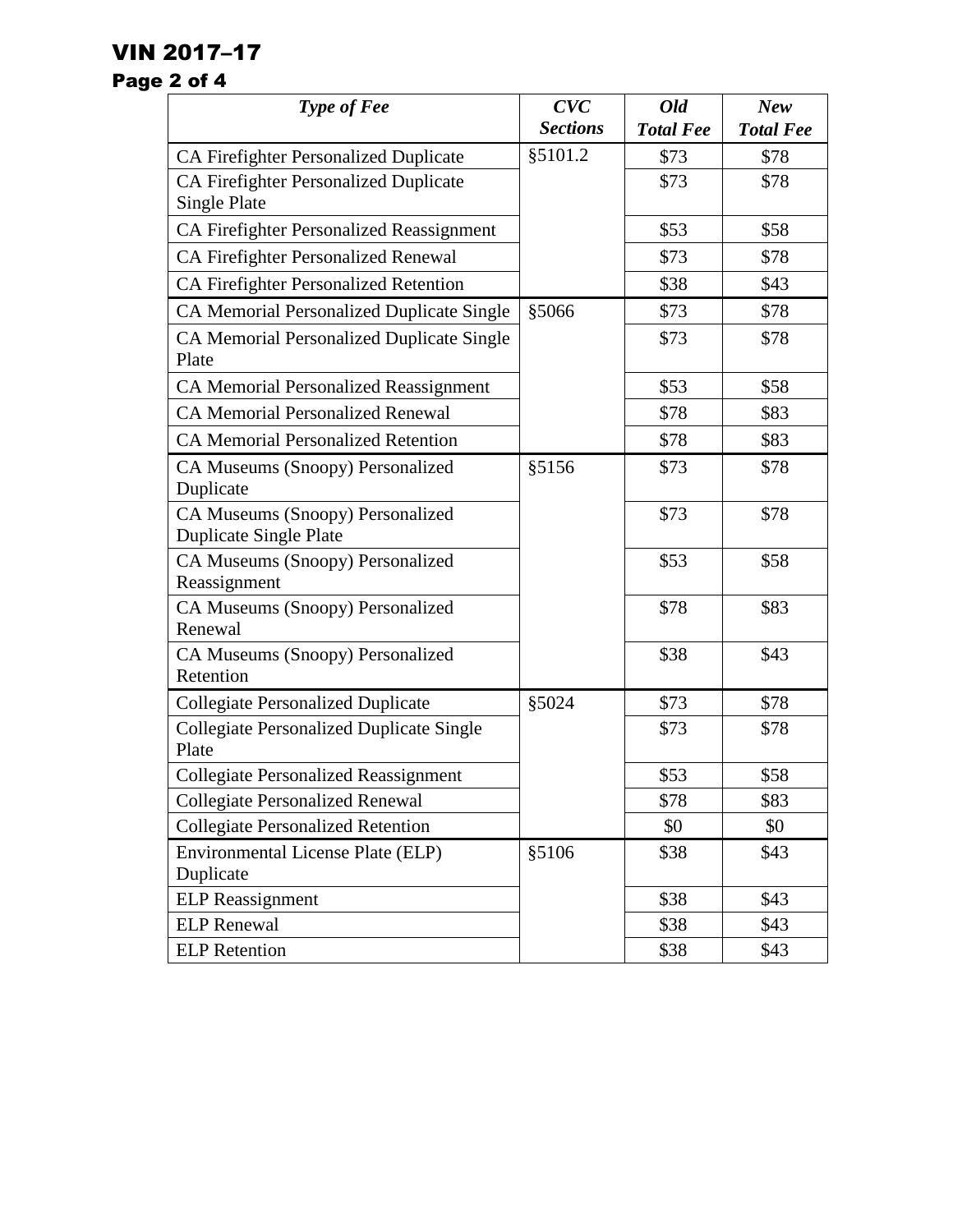### VIN 2017–17

| Page 3 of 4 |  |  |  |
|-------------|--|--|--|
|-------------|--|--|--|

| Type of Fee                                                          | CVC             | <b>Old</b>       | <b>New</b>       |
|----------------------------------------------------------------------|-----------------|------------------|------------------|
|                                                                      | <b>Sections</b> | <b>Total Fee</b> | <b>Total Fee</b> |
| Lake Tahoe Conservancy Personalized<br>Duplicate                     | §5075           | \$73             | \$78             |
| Lake Tahoe Conservancy Personalized<br><b>Duplicate Single Plate</b> |                 | \$73             | \$78             |
| Lake Tahoe Conservancy Personalized<br>Reassignment                  |                 | \$53             | \$58             |
| Lake Tahoe Conservancy Personalized<br>Renewal                       |                 | \$78             | \$83             |
| Lake Tahoe Conservancy Personalized<br>Retention                     |                 | \$38             | \$43             |
| Legislative (Fee Paid) Reassignment                                  | §5002.8         | \$38             | \$43             |
| Legislative (Fee Paid) Renewal                                       |                 | \$38             | \$43             |
| <b>Livery Personalized Renewal</b>                                   | §5011.9         | \$38             | \$43             |
| <b>Olympic Training Center Personalized</b><br>Reassignment          | §5023           | \$53             | \$58             |
| <b>Olympic Training Center Personalized</b><br>Renewal               |                 | \$68             | \$73             |
| Pet Lover's Veterinary Board<br><b>Personalized Duplicate</b>        | §5156           | \$73             | \$78             |
| Pet Lover's Veterinary Board<br>Personalized Duplicate Single Plate  |                 | \$73             | \$78             |
| Pet Lover's Veterinary Board<br><b>Personalized Reassignment</b>     |                 | \$53             | \$58             |
| Pet Lover's Veterinary Board<br><b>Personalized Renewal</b>          |                 | \$78             | \$83             |
| Pet Lover's Veterinary Board<br><b>Personalized Retention</b>        |                 | \$38             | \$43             |
| <b>Yosemite Foundation Personalized</b><br>Duplicate                 | §5064           | \$73             | \$78             |
| <b>Yosemite Foundation Personalized</b><br>Duplicate Single Plate    |                 | \$73             | \$78             |
| <b>Yosemite Foundation Personalized</b><br>Reassignment              |                 | \$53             | \$58             |
| <b>Yosemite Foundation Personalized Renewal</b>                      |                 | \$78             | \$83             |
| <b>Yosemite Foundation Personalized</b><br>Retention                 |                 | \$38             | \$43             |

**NOTE:** CA 1960s Legacy, Kids–Child Health and Safety Funds, and Veterans Organization Special Interest License Plates are not subject to the \$5 fee increase, as their fees are not set by *California Vehicle Code* (CVC) §§5106 and 5108.